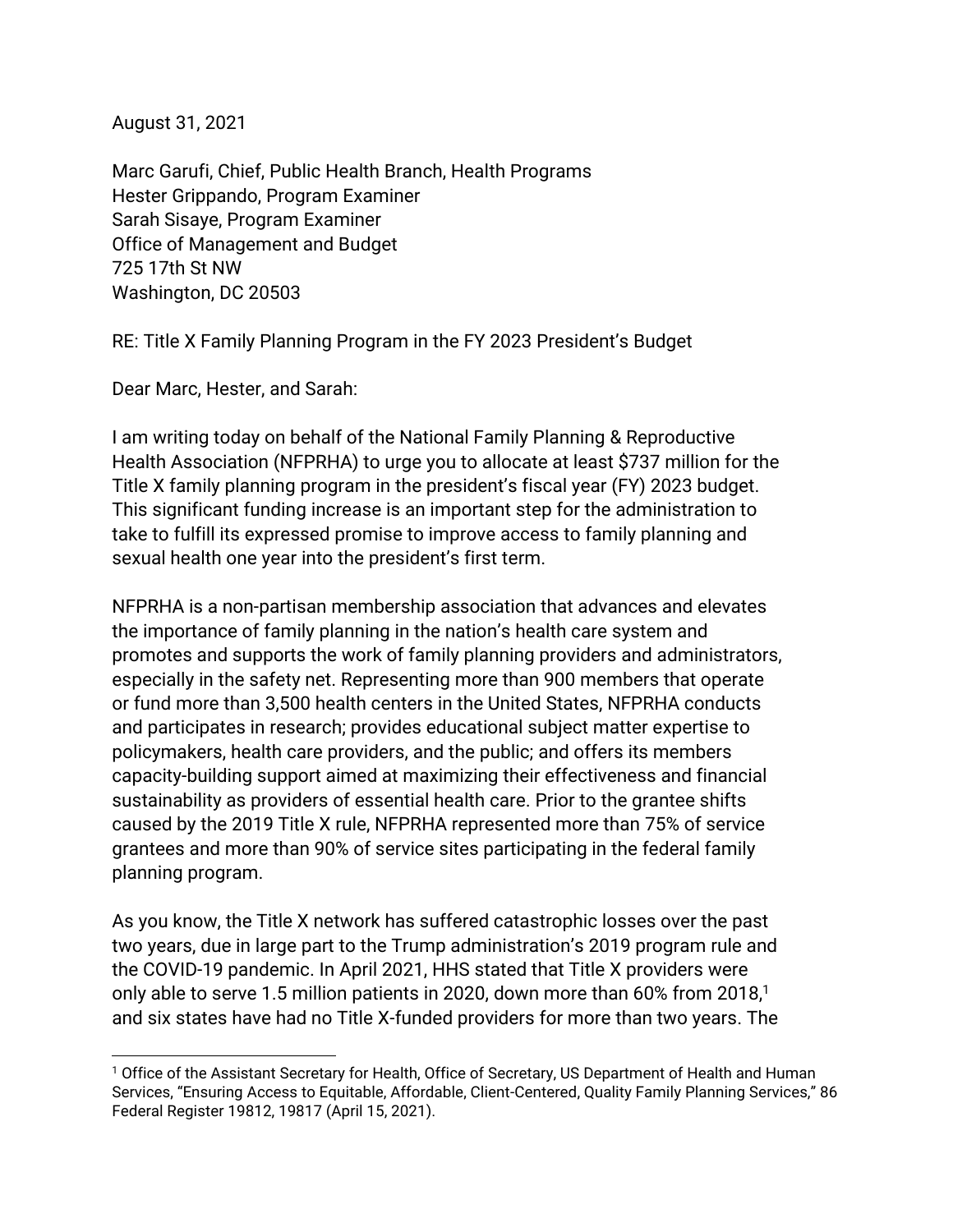administration has consistently recognized these challenges, moving quickly to issue new proposed rulemaking for the program. In addition, Congress has demonstrated strong support for rebuilding the network, including passing \$50 million for Title X in the American Rescue Plan.<sup>2</sup>

Moving into FY 2023, Title X will continue to need substantial federal investment to rebuild the network and make publicly funded family planning and sexual health services available to millions more people. As of August 2021, the Office of Population Affairs (OPA) anticipates finalizing the new Title X rule in the fall and issuing Notices of Funding Opportunities (NOFOs) for the entire country to compete for Title X funds to be spent under the new regulation. However, those funds will likely not be distributed until April 2022, as the current grants end on March 31, 2022, and grantees and subrecipients will need a sustained investment to increase access to care.

While the FY 2022 process is not yet complete, Congress has taken action to significantly increase funding for Title X, with the House passing a Labor, Health and Human Services, Education, and Related Agencies bill that included \$400 million for Title X. $3$  If that level is adopted by the Senate and signed by the president, it would be the largest increase in the program's history. In addition, 142 members of the House and 46 Senators signed letters requesting that appropriators allocate \$512 million for the program. To build on that progress, NFPRHA urges OMB to propose at least \$737 million for Title X in FY 2023. This request is based on the latest federal research on Title  $X - in 2016$ , the Centers for Disease Control and Prevention and OPA found that the program would require annual appropriations of \$737 million just to serve women in need of Title X-supported services.<sup>4</sup>

The administration should also take this important step as part of its overarching plan to promote health equity and racial and economic justice. Equalizing access to high-quality, affordable preventive health care, including family planning and sexual health services, is a key part of achieving those vital goals. In many communities, Title X providers are often the only source of health care for people with no or low incomes, and 60%of female patients seeking contraception at a Title X-funded health center say it is the only health care provider they see all

<sup>3</sup> U.S. Congress, House, Labor, Health and Human Services, Education, Agriculture, Rural Development, Energy and Water Development, Financial Services and General Government, Interior, Environment, Military Construction, Veterans Affairs, Transportation, and Housing and Urban Development Appropriations Act, 2022, HR 4502. 117<sup>th</sup> Congress, 1<sup>st</sup> Session.

<sup>2</sup> *American Rescue Plan Act of 2021*. Public Law 117-2. *U.S. Statutes at Large* 135 (2021).

<sup>4</sup> Euna August et al, "Projecting the Unmet Need and Costs for contraception Services After the Affordable Care Act," *American Journal of Public Health* 106:2 (February 2016). doi: 10.2105/ AJPH.2015.302928.